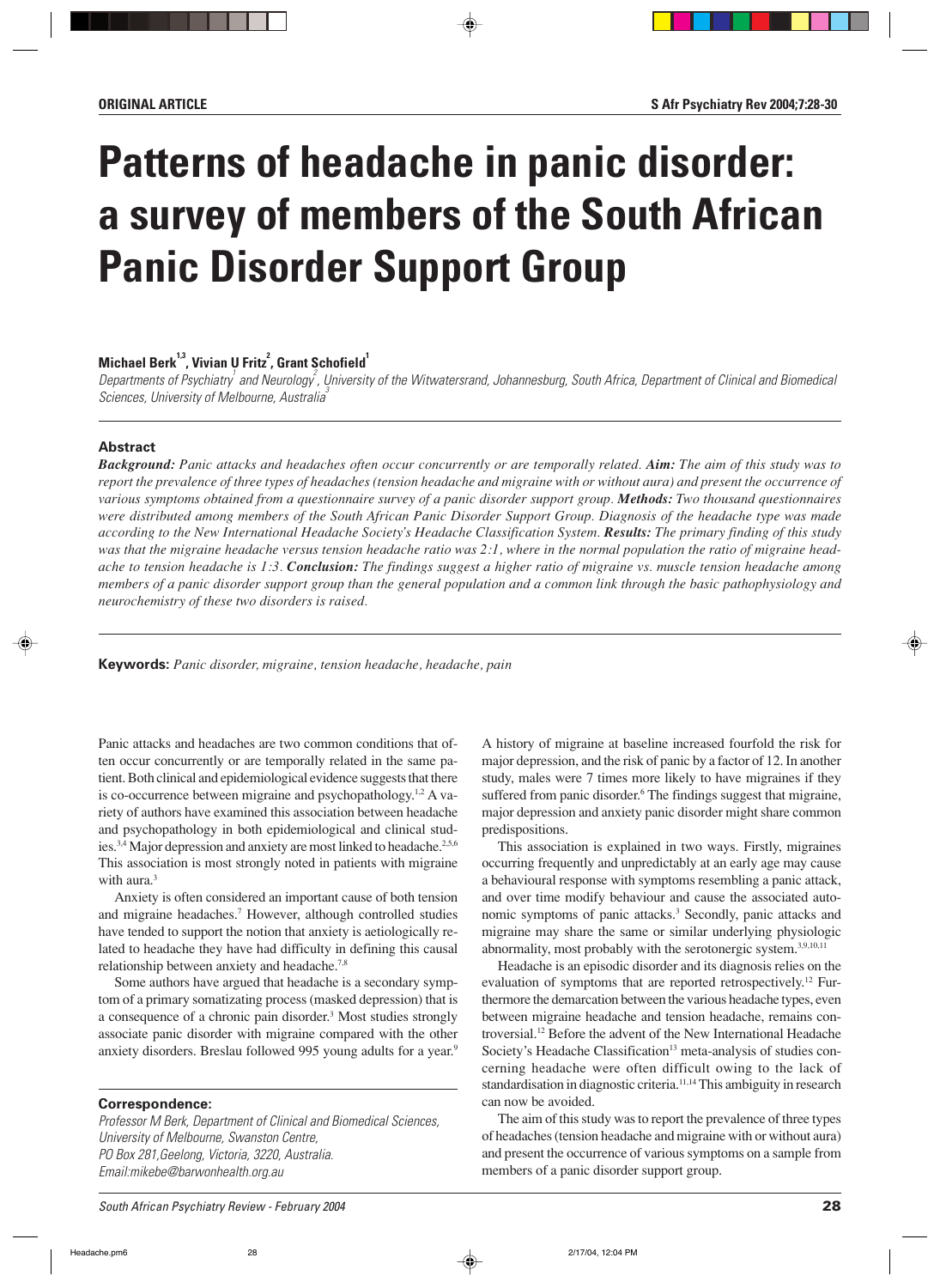| Table 1                     |                              |                                 |                             |  |  |  |
|-----------------------------|------------------------------|---------------------------------|-----------------------------|--|--|--|
| NUMBER OF TENSION HEADACHES | NUMBER OF MIGRAINE WITH AURA | NUMBER OF MIGRAINE WITHOUT AURA | NUMBER OF POSSIBLE MIGRAINE |  |  |  |
| 27 (30%)                    | 22 (25%)                     | 15 (17%)                        | 22 (25%)                    |  |  |  |

## **Material and methods**

Two thousand questionnaires were distributed among members of the South African Panic Disorder Support Group. Of the 2000 questionnaires distributed 96 were returned, of which 89 reported the presence of headaches. Diagnosis of the headache type was made according to the New International Headache Society's Headache Classification System.13 The number and percentage of each diagnosis is presented in Table 1. The number of affirmative responses and percentage (per headache type) were noted and are reported in Table 2.

### **Results**

The results of this study are summarised in Table 1. The primary finding in this study was that the migraine headache versus tension headache ratio in this sample was 2:1, where in the normal population the ratio of migraine headache to tension headache is 1:3.9 In particular, tension headaches occurred in 30% of the sample, as compared to migraine without aura in 17% and migraine with aura in 25%, with total definite migraine thus in 42%. Possible migraine occurred in 25%, increasing the probable migraine sample to 66%. The detailed

| Table 2<br>• * Present by definition<br>• Percentages refer to percentage within that group rather than of the whole sample     |                                      |                                       |                                       |                                      |  |
|---------------------------------------------------------------------------------------------------------------------------------|--------------------------------------|---------------------------------------|---------------------------------------|--------------------------------------|--|
| <b>RESPONSE</b>                                                                                                                 | <b>TENSION HEADACHE</b><br>N(% )     | <b>MIGRAINE WITH AURA</b><br>N(% )    | <b>MIGRAINE WITHOUT AURA</b><br>N(% ) | <b>POSSIBLE MIGRAINE</b><br>N(%      |  |
| <b>NATURE OF PAIN</b><br>1. Throbbing<br>2. Band like<br>3. Stabbing                                                            | 5(18)<br>18 (64.29)<br>4 914.29)     | 17(77)<br>8 (36.36)<br>7 (31.82)      | 12 (80)<br>2(13.33)<br>5(33.33)       | 16(73)<br>9(40.90)<br>2(9.09)        |  |
| <b>LOCALISATION</b><br>4. Both sides of the head<br>5. Only one side of the head<br>6. On the top of the head<br>7. In the neck | 10(36)<br>6(21)<br>16(67)<br>19 (68) | 6(27)<br>13 (59)<br>8(36)<br>7(32)    | 5(33)<br>10(67)<br>2(13)<br>9(60)     | 8(36)<br>7(32)<br>10(45)<br>9(41)    |  |
| <b>SEVERITY</b><br>8. Mild<br>9. Moderate<br>Severe                                                                             | 7(25)<br>17(61)<br>13 (46)           | 1(5)<br>8(36)<br>16(73)               | 2(13)<br>5(33)<br>8(53)               | 2(9)<br>12(55)<br>12 (55)            |  |
| <b>DURATION</b><br>0-6 Hours<br>6-12 Hours<br>12-24 Hours<br>Longer than 24 hours                                               | 8(29)<br>8(29)<br>8 (29)<br>5(18)    | 10(45)<br>5(23)<br>6(27)<br>4(18)     | 6(40)<br>4(27)<br>2(13)<br>4(27)      | 11(50)<br>3(14)<br>5(23)<br>7(32)    |  |
| <b>SYMPTOMS PRESENT</b><br>Nausea<br>Vomiting<br>Sensitive to light<br>Sensitive to noise                                       | 6(21)<br>1(4)<br>14 (50)<br>18 (64)  | 18 (82)<br>6(27)<br>17(77)<br>16 (73) | 13 (87)<br>4(27)<br>12 (80)<br>11(73) | 10(45)<br>3(14)<br>13 (59)<br>17(77) |  |
| <b>PRECEEDING SYMPTOMS</b><br>Visual changes<br>Unilateral weakness<br>Unilateral numbness<br>Speech change                     | 0<br>4(14)<br>5(18)<br>5(18)         | $\ast$<br>7(32)<br>9(41)<br>10(45)    | $\ast$<br>1(7)<br>2(13)<br>3(20)      | 6(27)<br>5(23)<br>5(23)<br>3(14)     |  |
| <b>AGGRAVATING FACTORS</b><br>Exercise<br>Light<br>Noise                                                                        | 5(18)<br>11 (39)<br>17(61)           | 8(36)<br>17(77)<br>18 (82)            | 4(27)<br>12 (80)<br>9(60)             | 6(27)<br>8(36)<br>14 (64)            |  |
| <b>FREQUENCY</b><br>1. $1$ only<br>$2.1-5$<br>$3.5 - 10$<br>4. More than 10                                                     | 1(4)<br>2(13)<br>0<br>25 (89)        | 1(5)<br>1(5)<br>2(9)<br>18 (82)       | 0<br>3(20)<br>2(13)<br>10(67)         | 1(5)<br>3(14)<br>1(5)<br>17(77)      |  |